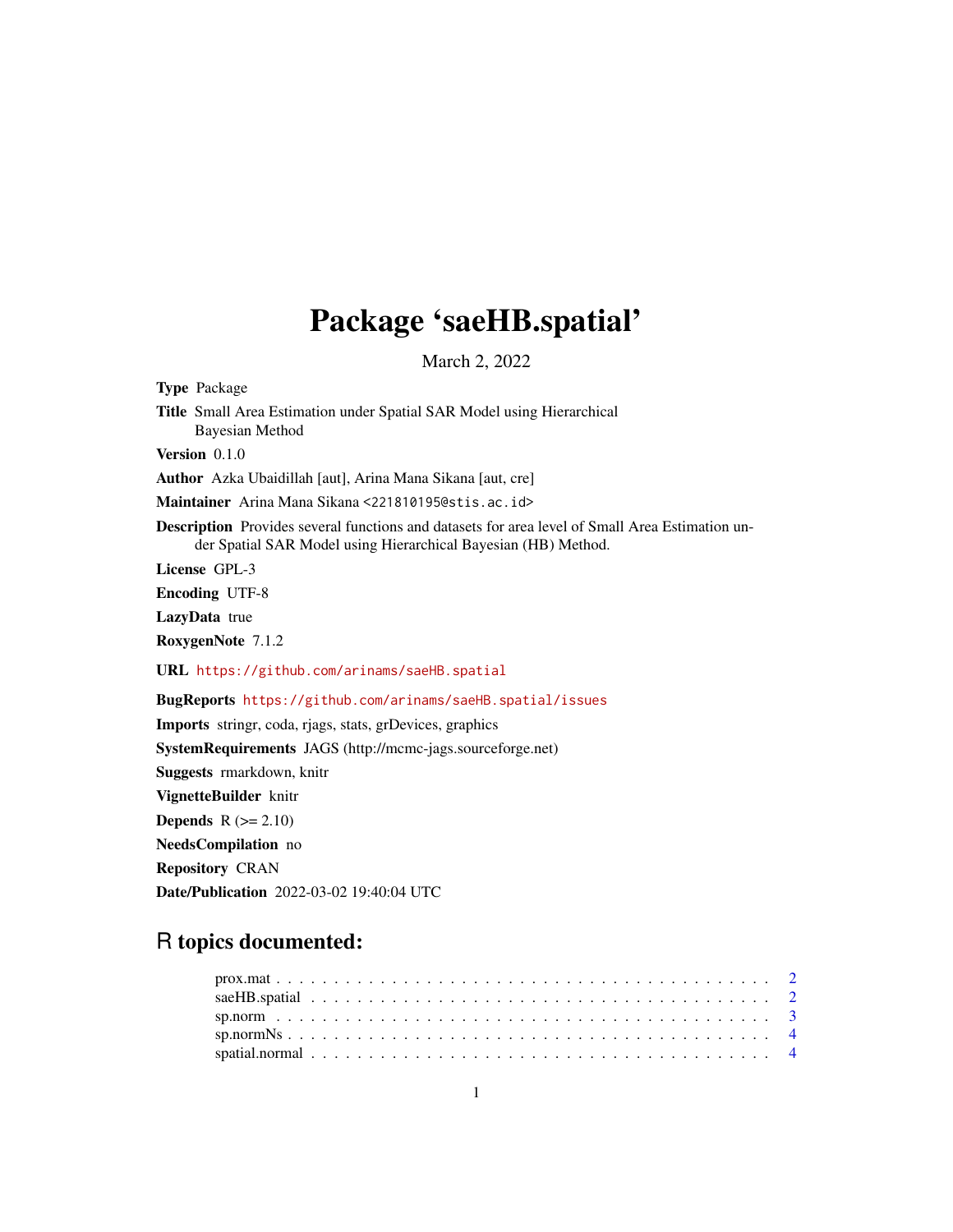#### <span id="page-1-0"></span>**Index** [6](#page-5-0) **6**

prox.mat *Proximity Matrix for Small Area Estimation under Spatial SAR Model*

#### Description

A data frame containing the proximity values for the 64 regions to simulate Small Area Estimation under Spatial SAR Model using Hierarchical Bayesian Method

#### Usage

data(prox.mat)

#### Format

The values are numbers in the interval [0,1] containing the proximity of the row and column domains. The sum of the values of each row is equal to 1.

saeHB.spatial *saeHB.spatial : Small Area Estimation under Spatial SAR Model using Hierarchical Bayesian Method*

#### Description

Provides several functions and datasets for area level of Small Area Estimation under Spatial SAR Model using Hierarchical Bayesian (HB) Method. Model-based estimators include the HB estimators based on a Spatial Fay-Herriot model with univariate normal distribution for variable of interest.The 'rjags' package is employed to obtain parameter estimates. For the reference, see Rao and Molina (2015) <doi:10.1002/9781118735855>.

#### Author(s)

Arina Mana Sikana, Azka Ubaidillah

Maintaner: Arina Mana Sikana <221810195@stis.ac.id>

#### Functions

[spatial.normal](#page-3-1) This function gives small area estimator under Spatial SAR Model and is implemented to variable of interest (y) that assumed to be a Normal Distribution. The range of data is  $(-\infty < y < \infty)$ .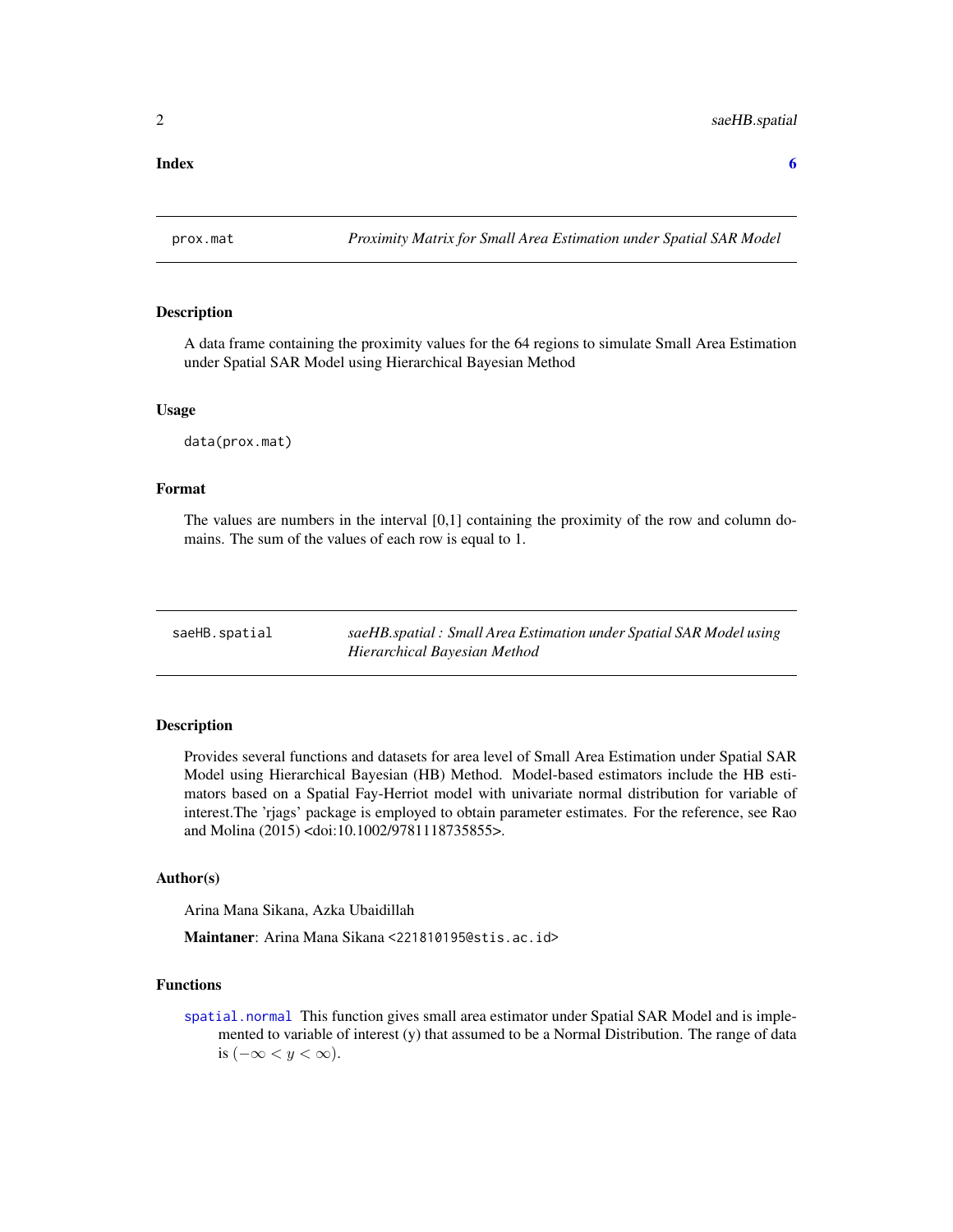#### <span id="page-2-0"></span>sp.norm 3

#### Reference

- Rao, J.N.K & Molina. (2015). Small Area Estimation 2nd Edition. New Jersey: John Wiley and Sons, Inc. <doi:10.1002/9781118735855>.
- J. Kubacki and A. Jedrzejczak. (2016). Small Area Estimation of Income Under Spatial SAR Model. Statistics in Transition New Series, Vol. 17, No. 3, pp. 365–390. <doi: 10.21307/stattrans-2016-028>.
- H. C. Chung and G. S. Datta. (2020). Bayesian Hierarchical Spatial Models for Small Area Estimation. Research Report Series. Washington, D.C.: U.S. Census Bureau.

sp.norm *Synthetic Data for Small Area Estimation under Spatial SAR Model and Normal Distribution*

#### Description

Synthetic data of 64 regions to simulate Small Area Estimation under Spatial SAR Model and Normal Distribution using Hierarchical Bayesian Method

This data is generated by these following steps:

- 1. Generate sampling random area effect  $v = (I \rho W)^{-1}u$  with u  $N(0, I)$ , I is an identity matrix, and W is proximity matrix. The auxiliary variables are generated by  $x1 U(0, 1)$  and  $x2 N(10, 1)$ . The parameters  $\beta_0, \beta_1, \beta_2$  are set as 1 and  $\rho$  as 0.7
- 2. Generate variance of the direct estimators  $\sigma_e^2$  with  $\sigma_e^2$   $InvGamma(a, b)$ . Sampling error e is generated by  $e \, N(0, \sigma_e^2)$
- 3. Calculate  $\mu = \beta_0 + \beta_1 x^2 + \beta_2 x^2 + u$ . Calculate the direct estimators of  $\mu$ , i.e  $y = \mu + e$
- 4. Direct estimators y, auxiliary variables  $x_1, x_2$ , and variance of the direct estimators are combined in a data frame called sp.norm

#### Usage

data(sp.norm)

#### Format

A data frame with 64 observations on the following 4 variables:

- y Direct estimators for each region
- x1 Auxiliary variable of x1
- x2 Auxiliary variable of x2

vardir Sampling variance of the direct estimators for each region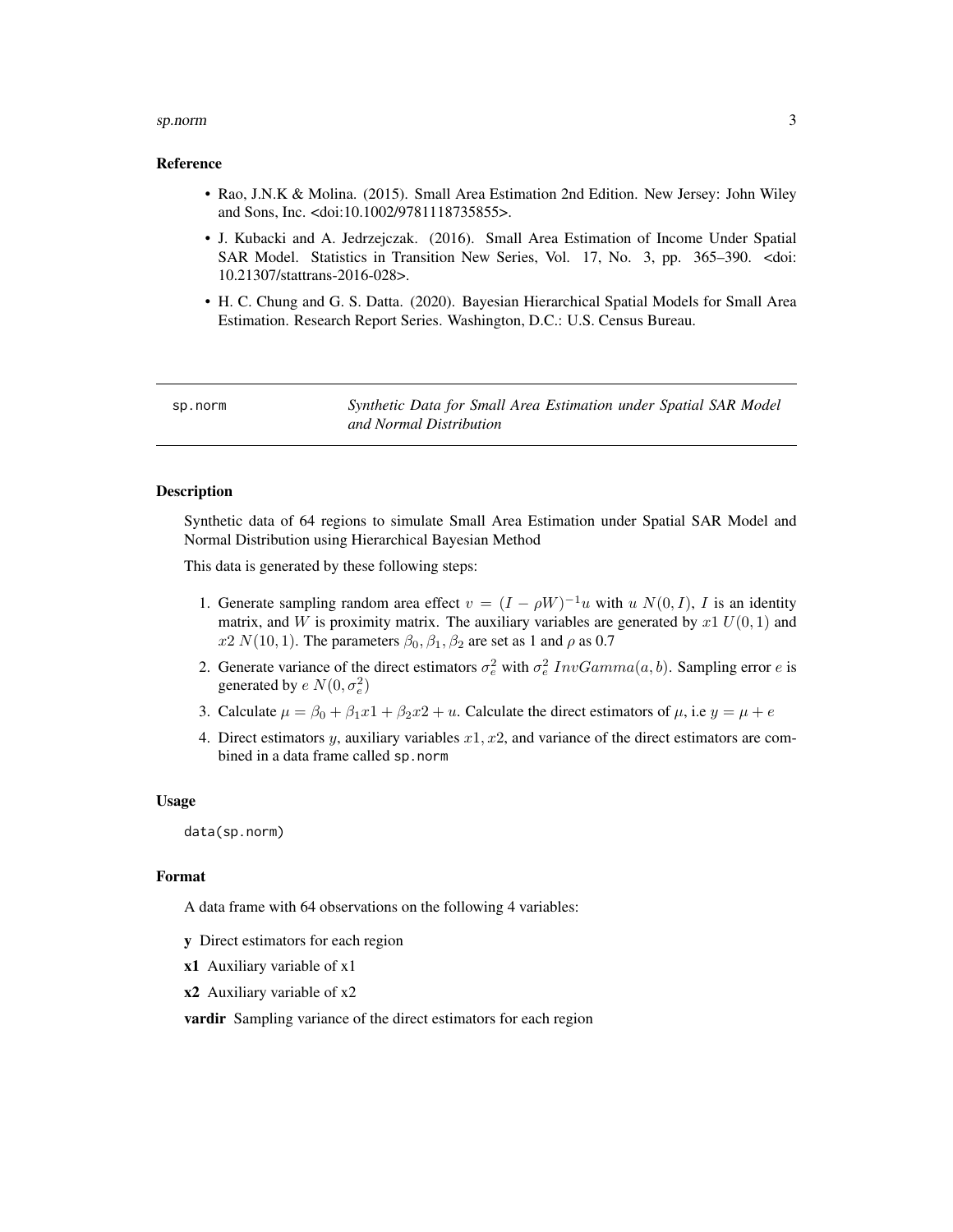<span id="page-3-0"></span>

#### **Description**

Synthetic data of 64 regions to simulate Small Area Estimation under Spatial SAR Model and Normal Distribution with non-sampled area using Hierarchical Bayesian Method

This data contains NA values that indicates no sampled at one or more regions. It uses the sp.norm dataset with the direct estimators and the related variances of 5 regions are missing.

#### Usage

data(sp.normNs)

#### Format

A data frame with 64 observations on the following 4 variables:

y Direct estimators for each region

x1 Auxiliary variable of x1

x2 Auxiliary variable of x2

vardir Sampling variance of the direct estimators for each region

<span id="page-3-1"></span>

| spatial.normal | Small Area Estimation under Spatial SAR Model and Normal Distri- |
|----------------|------------------------------------------------------------------|
|                | bution using Hierarchical Bayesian Method                        |

#### Description

This function gives small area estimator under Spatial SAR Model and is implemented to variable of interest (y) that assumed to be a Normal Distribution. The range of data is  $(-\infty < y < \infty)$ .

#### Usage

```
spatial.normal(
  formula,
  vardir,
 proxmat,
  iter.update = 3,
  iter.mcmc = 2000,thin = 1,
 burn.in = 1000,
  coef,
  var.coef,
  data
)
```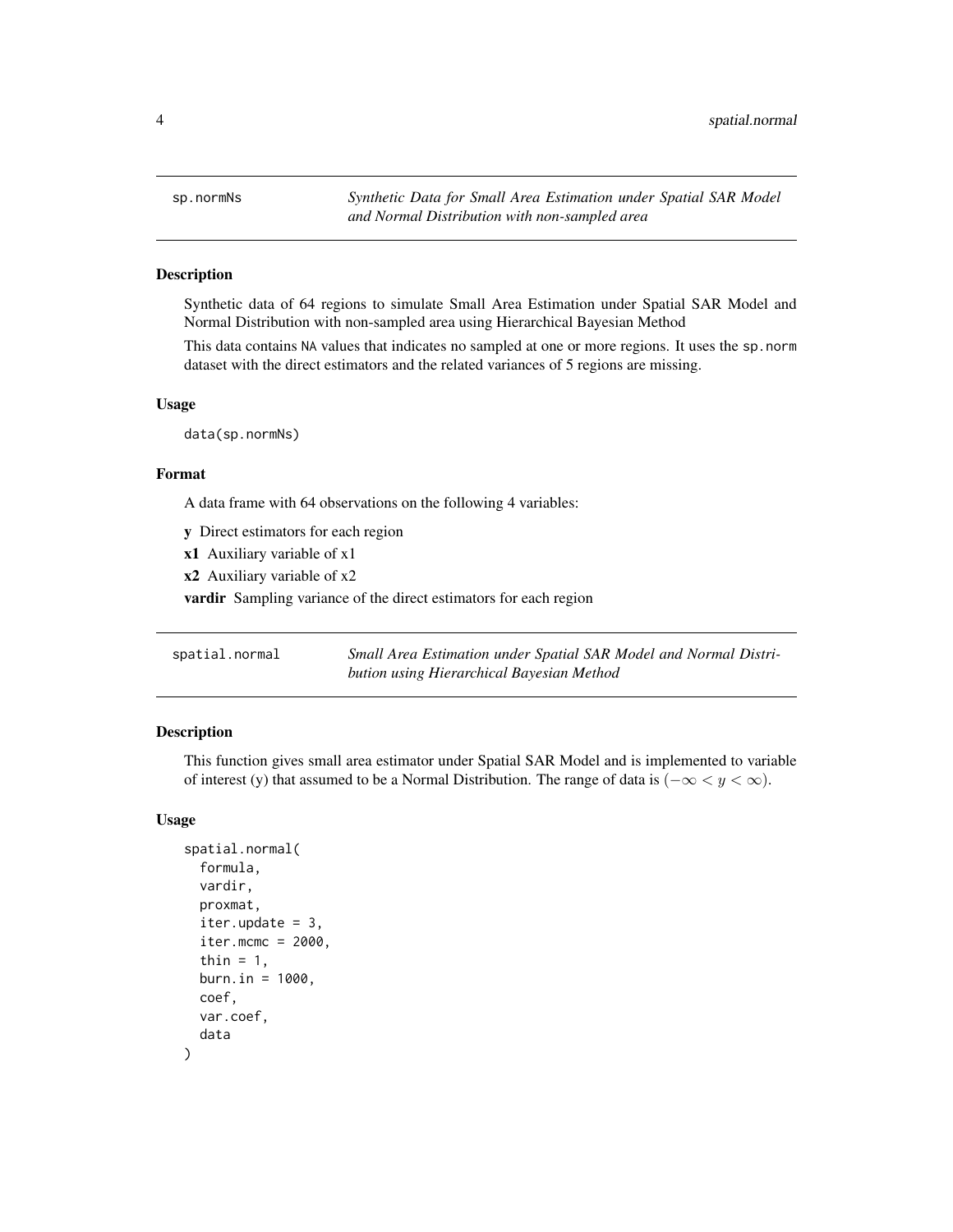#### spatial.normal 5

#### Arguments

| formula     | formula that describe the fitted model.                                                                                                                     |
|-------------|-------------------------------------------------------------------------------------------------------------------------------------------------------------|
| vardir      | sampling variances of direct estimations.                                                                                                                   |
| proxmat     | $D \star D$ proximity matrix with values in the interval $[0, 1]$ containing the proximi-<br>ties between the row and column domains. The rows add up to 1. |
| iter.update | number of updates with default 3.                                                                                                                           |
| iter.mcmc   | number of total iterations per chain with default 2000.                                                                                                     |
| thin        | thinning rate, must be a positive integer with default 1.                                                                                                   |
| burn.in     | number of iterations to discard at the beginning with default 1000.                                                                                         |
| coef        | optional vector containing the mean of the prior distribution of the regression<br>model coefficients.                                                      |
| var.coef    | optional vector containing the variances of the prior distribution of the regression<br>model coefficients.                                                 |
| data        | the data frame.                                                                                                                                             |

#### Value

This function returns a list of the following objects:

| Est         | A data frame of Small Area mean Estimates using Hierarchical Bayesian Method |
|-------------|------------------------------------------------------------------------------|
| refVar      | Estimated random effect variances                                            |
| coefficient | A data frame with estimated model coefficient                                |
| plot        | Trace, Density, and Autocorrelation Function Plot of MCMC samples            |

#### Examples

| ## For data without any non-sampled area                                          |                                     |                     |                                   |  |
|-----------------------------------------------------------------------------------|-------------------------------------|---------------------|-----------------------------------|--|
| data(sp.norm) # Load dataset                                                      |                                     |                     |                                   |  |
| $data(prox.math)$ # Load proximity Matrix                                         |                                     |                     |                                   |  |
| result $\le$ spatial.normal(y $\sim$ x1 + x2, "vardir", prox.mat, data = sp.norm) |                                     |                     |                                   |  |
| result\$Est                                                                       | # Small Area mean Estimates         |                     |                                   |  |
| result\$refVar                                                                    | # Estimated random effect variances |                     |                                   |  |
| result\$coefficient # Estimated model coefficient                                 |                                     |                     |                                   |  |
|                                                                                   |                                     |                     |                                   |  |
| # Load library 'coda' to execute the plot                                         |                                     |                     |                                   |  |
| # autocorr.plot(result\$plot[[3]])                                                |                                     | # Generate ACF Plot |                                   |  |
| # $plot(result$plot[5]$                                                           |                                     |                     | # Generate Density and Trace plot |  |

## For data with non-sampled area use sp.normNs